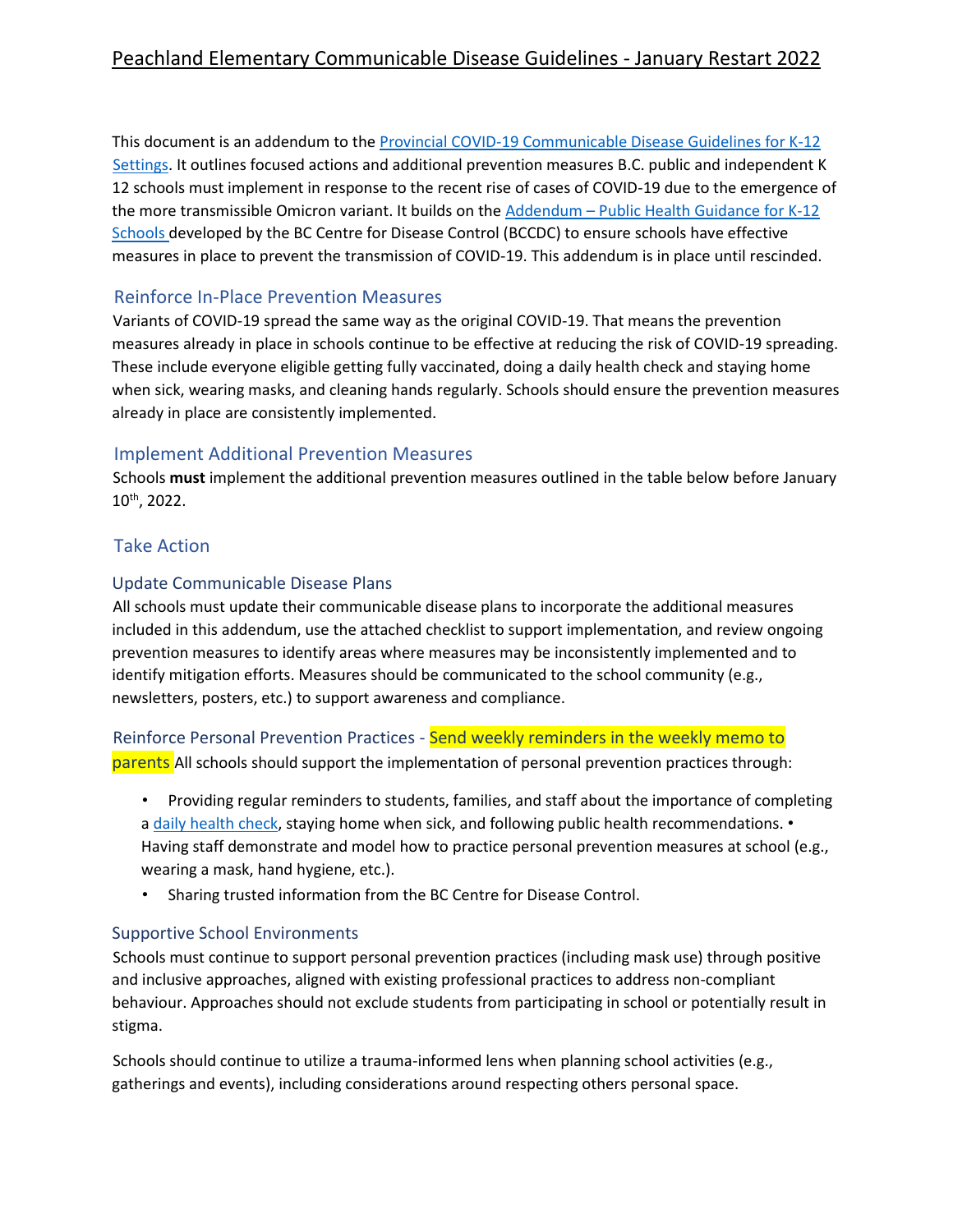| <b>Additional Prevention Measures Schools Must Implement</b> |                                                                                                                                                  | <b>School Response or Action</b>                                                                                                                                                                                                                                                                                                                                                                                                                                                                                                                                  |                                                                                                                                                                                                                                                                                                                                                                                                                                                                                                                                                                         |
|--------------------------------------------------------------|--------------------------------------------------------------------------------------------------------------------------------------------------|-------------------------------------------------------------------------------------------------------------------------------------------------------------------------------------------------------------------------------------------------------------------------------------------------------------------------------------------------------------------------------------------------------------------------------------------------------------------------------------------------------------------------------------------------------------------|-------------------------------------------------------------------------------------------------------------------------------------------------------------------------------------------------------------------------------------------------------------------------------------------------------------------------------------------------------------------------------------------------------------------------------------------------------------------------------------------------------------------------------------------------------------------------|
| <b>Prevention Measures</b>                                   |                                                                                                                                                  | <b>Implementation and Examples</b>                                                                                                                                                                                                                                                                                                                                                                                                                                                                                                                                |                                                                                                                                                                                                                                                                                                                                                                                                                                                                                                                                                                         |
| <b>Space</b><br>Arrangement                                  | Maximize space between<br>people.<br>Implement<br>strategies<br>that<br>crowding<br>prevent<br>during<br>class<br>transition and break<br>times. | Different common space, classroom,<br>and learning environment<br>configurations (e.g., different desk<br>and table formations).<br>Limit and, whenever possible,<br>avoid<br>face-to-face<br>seating<br>arrangements.<br>Stagger start/stop times, or<br>recess/snack, lunch and class<br>transition times.<br>Regular learning activities that<br>bring together multiple classes<br>examinations,<br>(e.g.,<br>physical<br>education) should be spread out<br>across multiple locations/spaces<br>whenever possible, but do not<br>need to be reduced in size. | spread out desks if they have<br>them<br>review classroom layout and<br>adjust if necessary to better<br>ensure physical distancing<br>(2m)<br>if you can't avoid face to face<br>limit seating changes and have<br>seating plan and have<br>available if needed<br>reduce # of students at each<br>table if possible (aim for max<br>of 3 per table)<br>continue to use outside doors<br>limit bringing any classes<br>together (including the gym)<br><b>Bathrooms - continue with</b><br>2 at a time in the bathroom<br><b>COAT ROOMS - stagger</b><br>student entry |
| <b>Staff Only</b><br><b>Spaces</b>                           | Hold<br>staff-only<br>gatherings<br>(e.g.,<br>staff meetings, in-<br>service<br>and<br>professional<br>development<br>activities) virtually.     |                                                                                                                                                                                                                                                                                                                                                                                                                                                                                                                                                                   | <b>Ensure occupancy limits in</b><br>staffroom<br><b>Staff meetings virtual or</b><br>spread out for our small size<br>of staff                                                                                                                                                                                                                                                                                                                                                                                                                                         |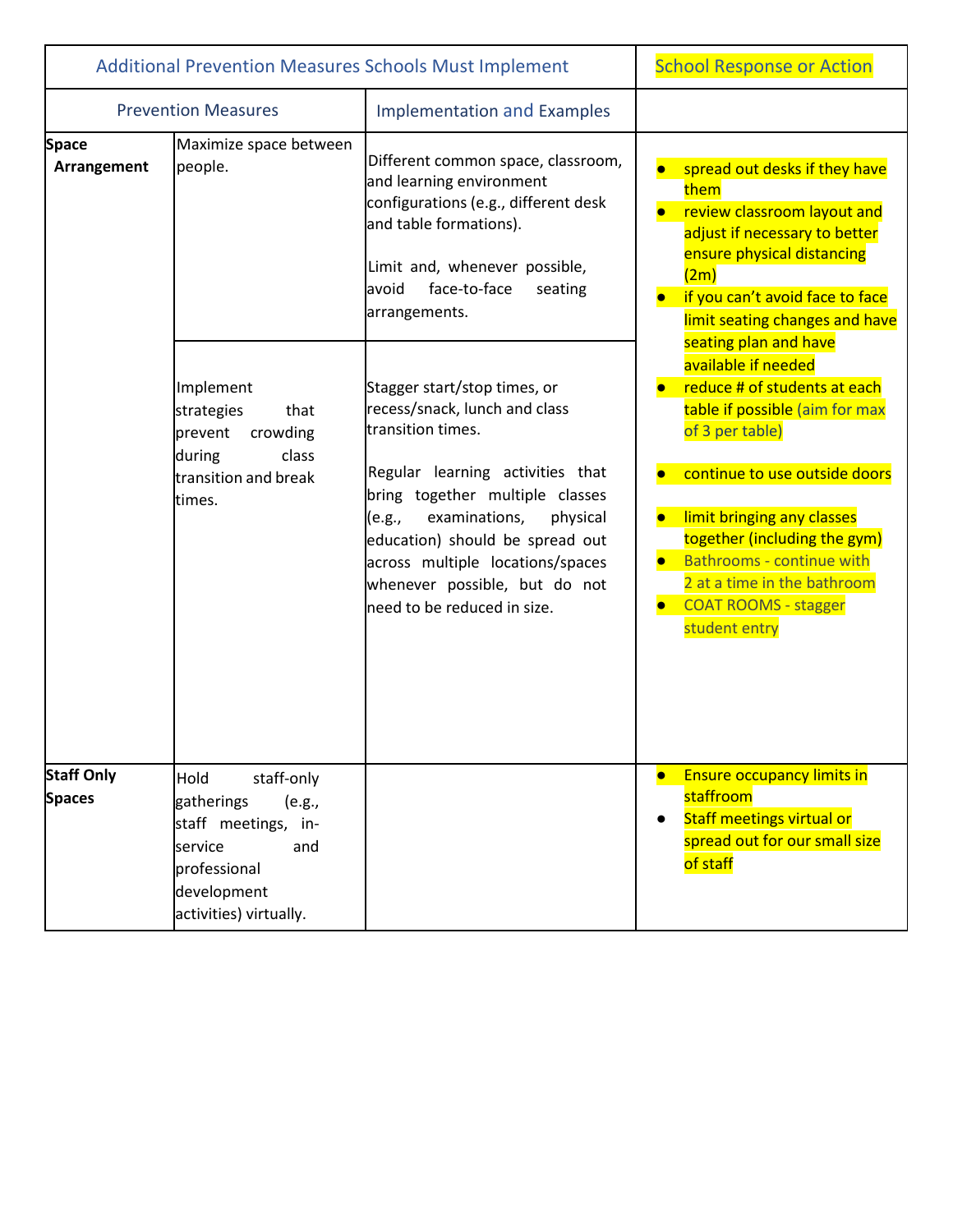| <b>School</b><br><b>Gatherings</b><br>And<br><b>Events</b><br>(including<br>Extracurricular) | Hold school gatherings<br>and<br>events<br>(e.g.,<br>assemblies,<br>parent-<br>interviews,<br>teacher<br>etc.) virtually.<br>gatherings and<br>١f<br>events must be in<br>person (e.g., inter-<br>school sports game,<br>theatre<br>productions),<br>minimize<br>the<br>number of people in<br>attendance as much<br>as possible, do not<br>exceed 50%<br>operating capacity,<br>and do not allow<br>spectators. | For indoor spaces without a<br>defined<br>operating<br>capacity,<br>should<br>schools<br>determine a<br>capacity limit that is at most half<br>the number of individuals that<br>would be within the space for that<br>activity or event if prevention<br>measures weren't in place. | • No school wide assemblies<br><b>Cultural events on hold</b><br>Parent-teacher interviews<br>through zoom or phone |
|----------------------------------------------------------------------------------------------|------------------------------------------------------------------------------------------------------------------------------------------------------------------------------------------------------------------------------------------------------------------------------------------------------------------------------------------------------------------------------------------------------------------|--------------------------------------------------------------------------------------------------------------------------------------------------------------------------------------------------------------------------------------------------------------------------------------|---------------------------------------------------------------------------------------------------------------------|
| <b>Visitor Access</b>                                                                        | Limit visitors to those<br>that are supporting<br>activities that are of<br>benefit to<br>direct<br>student learning and<br>wellbeing                                                                                                                                                                                                                                                                            | E.g., teacher candidates,<br>immunizers, meal program<br>volunteers, etc                                                                                                                                                                                                             | • By invitation only and<br>• must wear mask<br>*Continue to Lock front<br>doors                                    |
| <b>Sports</b>                                                                                | Extracurricular<br>sports tournaments<br>should be paused.                                                                                                                                                                                                                                                                                                                                                       |                                                                                                                                                                                                                                                                                      | *Lunch clubs continue<br>with grade levels<br>*We have no<br>tournaments                                            |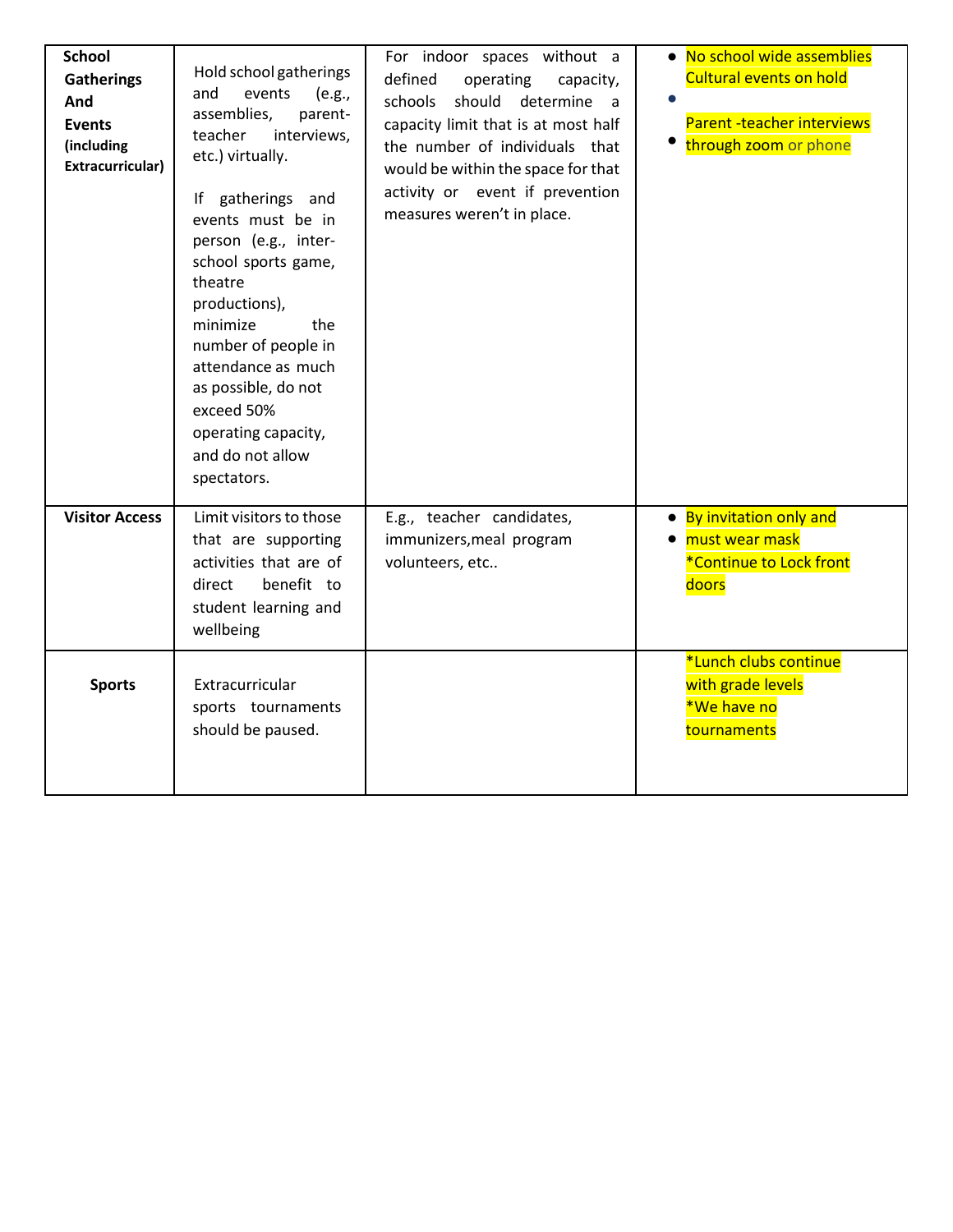| <b>Masks</b> | The PHO Order - Face<br>Coverings requires all<br>students,<br>staff and visitors to<br>wear a mask indoors<br>at school.<br>Everyone who is able<br>to (i.e., does not have<br>a mask exemption)<br>must wear a mask. | Reminders communicated to<br>students (and their<br>parents/caregivers) and staff that<br>includes:<br>• Wearing masks at school is<br>required under a public health<br>order.<br>• Proper fit is a key factor in<br>mask effectiveness. Masks worn<br>at school should fit well.<br>• Masks are most effective when<br>everyone who is able to is<br>wearing one.<br>• Those with mask exemptions<br>continue to follow any strategies<br>identified to reinforce and<br>enhance other safety measures.<br>Those not able to wear a mask all day<br>continue to be encouraged to wear<br>one as much as they're able to.<br>Administrators and staff use positive<br>and inclusive approaches, aligned<br>with existing professional practices<br>to address non-compliant behaviour<br>for those able to wear masks. For<br>with<br>mask<br>those<br>exemptions,<br>administrators and staff support<br>identified<br>strategies<br>other<br>to<br>reinforce and enhance other safety<br>outlined<br>in<br>the<br>(as<br>measures<br><b>Planning</b><br><b>Mask</b><br>Resource: | Review as a school<br>community Jan. 10<br><b>Consistent and frequent</b><br>$\bullet$<br>messages to community<br>Visuals posted in classroom<br>and around school<br>Teachers teach mask<br>protocols<br><b>Mask exemptions have</b><br>alternate supports distance<br><b>Remind and review hand</b><br>hygiene<br>*Complete daily health<br>checks - staff and families |
|--------------|------------------------------------------------------------------------------------------------------------------------------------------------------------------------------------------------------------------------|-------------------------------------------------------------------------------------------------------------------------------------------------------------------------------------------------------------------------------------------------------------------------------------------------------------------------------------------------------------------------------------------------------------------------------------------------------------------------------------------------------------------------------------------------------------------------------------------------------------------------------------------------------------------------------------------------------------------------------------------------------------------------------------------------------------------------------------------------------------------------------------------------------------------------------------------------------------------------------------------------------------------------------------------------------------------------------------|----------------------------------------------------------------------------------------------------------------------------------------------------------------------------------------------------------------------------------------------------------------------------------------------------------------------------------------------------------------------------|
|              |                                                                                                                                                                                                                        | Exemptions).<br>For those with mask exemptions,<br>alternative strategies identified are<br>adjusted if needed, based on the<br>additional prevention measures.                                                                                                                                                                                                                                                                                                                                                                                                                                                                                                                                                                                                                                                                                                                                                                                                                                                                                                                     |                                                                                                                                                                                                                                                                                                                                                                            |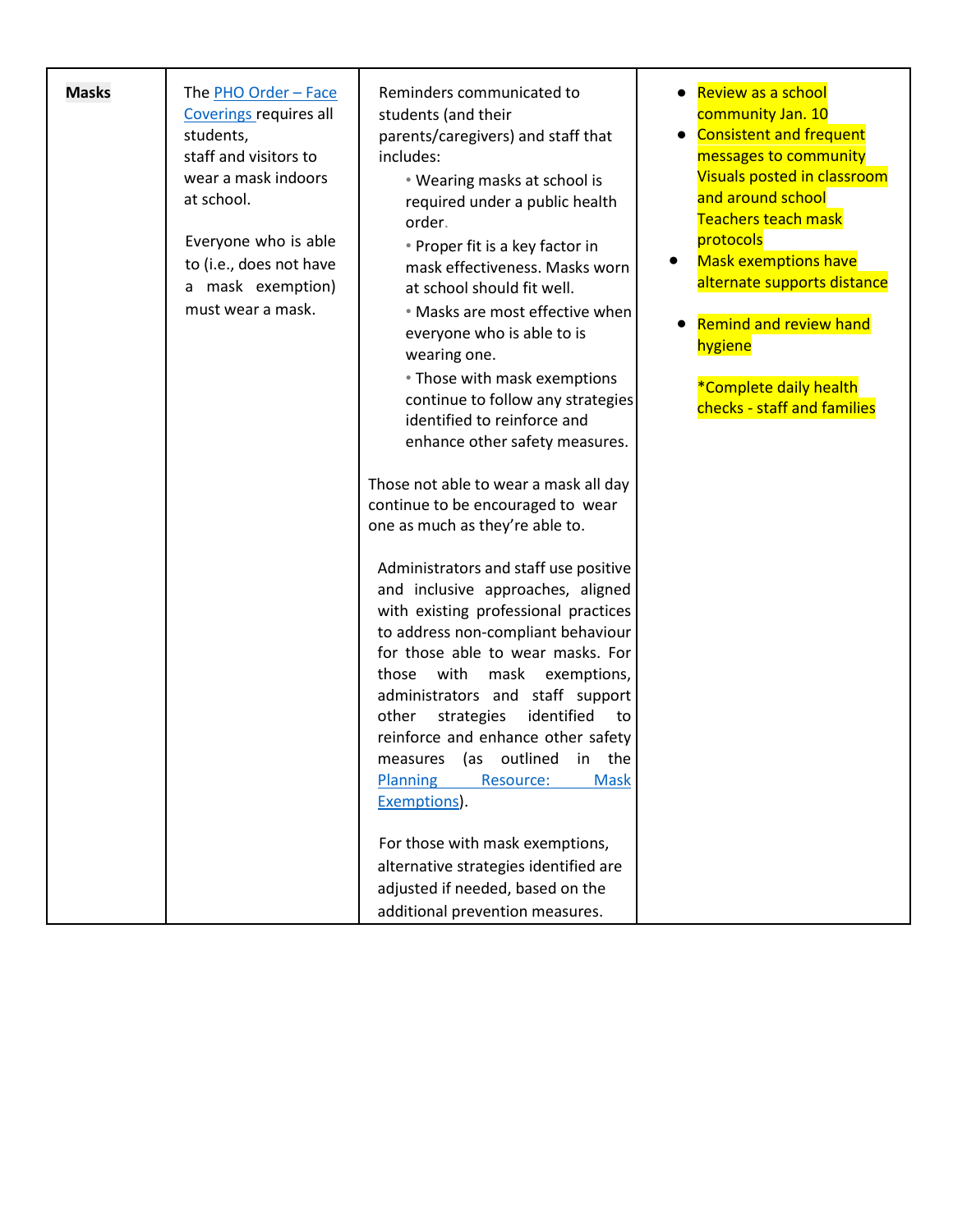# COVID-19 School Communicable Disease Checklist – January 2022

Complete this checklist with your school's health and safety committee to assess your school's safety plan with the **Provincial COVID-19 Health and Safety Guidelines for K-12 Settings and this Addendum.** Measures below should always be in place. Completed by PLE Joint Occupational Health and Safety Committee on January 4, 2022.

| <b>SCHOOL: Peachland Elementary</b><br>DATE: January 4, 2022                              |                                                                                                                                                                                                                                                             |          |
|-------------------------------------------------------------------------------------------|-------------------------------------------------------------------------------------------------------------------------------------------------------------------------------------------------------------------------------------------------------------|----------|
| <b>Administrative Measures</b>                                                            |                                                                                                                                                                                                                                                             |          |
| <b>Entrance and Exits</b>                                                                 | Strategies are in place to prevent crowding during<br>class transition times (e.g., staggered start/stop<br>times, or recess/snack, lunch and class transition<br>times).                                                                                   | Included |
| <b>Space Arrangement</b>                                                                  | In indoor spaces, people have enough room to carry<br>out intended activities without involuntary physical<br>contact.                                                                                                                                      | Yes      |
|                                                                                           | Spaces are configured to maximize space between people.                                                                                                                                                                                                     | Included |
| <b>Staff-Only Gatherings</b>                                                              | Staff gatherings (e.g., staff meetings, in-service and<br>professional development activities, etc.) occur virtually.                                                                                                                                       | Included |
| <b>Itinerant Staff, Temporary</b><br><b>Teachers on Call and</b><br><b>Other Visitors</b> | Process in place to ensure itinerant staff, Teachers On-Call<br>and visitors are aware of the school's health and safety<br>measures and their responsibility to follow them at all<br>times.                                                               | Yes      |
| <b>Gatherings &amp; Events</b>                                                            | School gatherings and events (e.g., assemblies, etc.) are<br>held virtually, whenever possible.                                                                                                                                                             | Included |
|                                                                                           | If gatherings and events must be in-person (e.g., inter-<br>school sports game, theatre productions), the number of<br>people in attendance is minimized as much as possible,<br>does not exceed 50% operating capacity, and spectators<br>are not present. | Included |
| <b>Extracurricular Activities</b>                                                         | Sports tournaments are paused.                                                                                                                                                                                                                              | Included |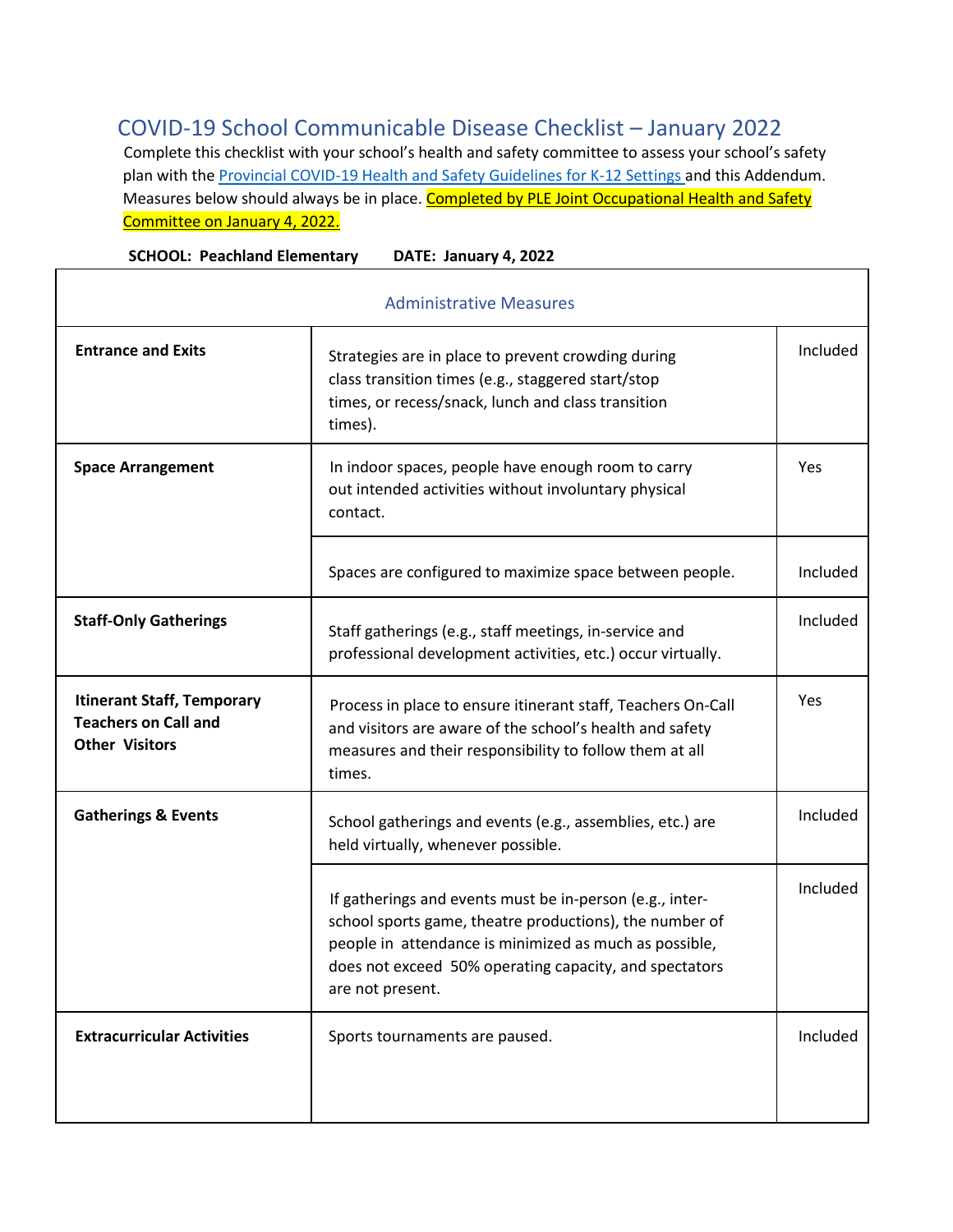| <b>Hand Hygiene</b>       | Hand cleaning facilities are available and accessible<br>throughout the school and are well maintained.                             | Yes |
|---------------------------|-------------------------------------------------------------------------------------------------------------------------------------|-----|
| <b>Bus Transportation</b> | Frequently touched surfaces are cleaned and disinfected at<br>least 1x/day. Surfaces touched by fewer people are cleaned<br>1x/day. | Yes |

| <b>Administrative Measures</b>                       |                                                                                                                                                                                    |            |
|------------------------------------------------------|------------------------------------------------------------------------------------------------------------------------------------------------------------------------------------|------------|
|                                                      | Practices are in place to clean and disinfect frequently<br>touched surfaces when they are dirty.                                                                                  | <b>Yes</b> |
|                                                      | Other general cleaning occurs in line with regular practices.                                                                                                                      | Yes        |
|                                                      | Everyone on the bus (without exemptions), wear masks<br>in accordance with the PHO Order on Face Coverings.                                                                        | Yes        |
|                                                      | Practices are in place to encourage bus drivers and<br>passengers to practice hand hygiene before and after trips.                                                                 | Yes        |
|                                                      | Passengers are spread out if empty seats are available.                                                                                                                            | Yes        |
|                                                      | Windows are opened when the weather allows.                                                                                                                                        | Yes        |
|                                                      | <b>Environmental Measures</b>                                                                                                                                                      |            |
| <b>Learning Space Configuration</b>                  | Learning spaces are arranged to maximize the space<br>available and to avoid people directly facing one another<br>(where possible).                                               | Included   |
| <b>Increased Cleaning and</b><br><b>Disinfecting</b> | Frequently touched surfaces (those touched by larger<br>numbers of people) are cleaned and disinfected at least<br>1x/day. Surfaces touched by fewer people are cleaned<br>1x/day. | Yes        |
|                                                      | Practices are in place to clean and disinfect frequently<br>touched surfaces when they are dirty.                                                                                  | Yes        |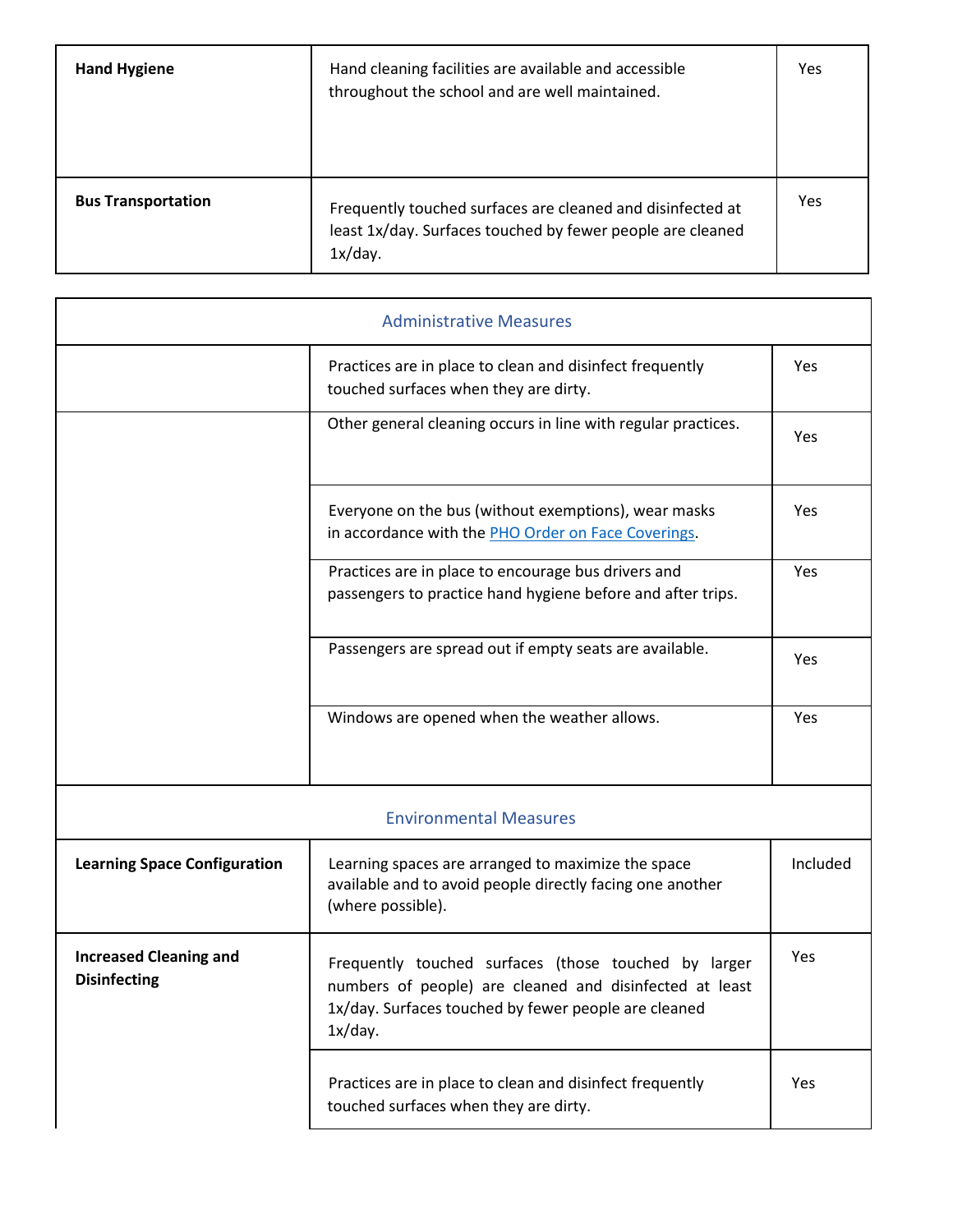|                                     | Other general cleaning occurs in line with regular practices.                                                                                         | Yes |
|-------------------------------------|-------------------------------------------------------------------------------------------------------------------------------------------------------|-----|
|                                     | Practices are in place to clean and disinfect any surfaces a<br>person's body fluids have contacted after they have<br>displayed symptoms of illness. | Yes |
| <b>Ventilation and Air Exchange</b> | All HVAC systems are operated and maintained as<br>per standards and specifications and are working<br>properly.                                      | Yes |

# Environmental Measures continued

|                                   | Schools with recycled/recirculated air systems have<br>upgraded their current filters to MERV 13 where possible<br>or have identified mitigation efforts.                                                                          | Yes        |
|-----------------------------------|------------------------------------------------------------------------------------------------------------------------------------------------------------------------------------------------------------------------------------|------------|
|                                   | If using portable fans or air conditioning units, ensure they<br>are set up to move air downward and not blowing air<br>directly from one person's breathing zone to other<br>occupants of a room. Avoid horizontal cross breezes. | Yes        |
|                                   | Risk mitigation strategies are identified for excessive<br>heat events or times of poor air quality.                                                                                                                               | Yes        |
| <b>Personal Measures</b>          |                                                                                                                                                                                                                                    |            |
| <b>Daily Health Checks</b>        | Parents and students are reminded of their responsibilities to<br>complete a Daily Health Check and are provided with<br>resources on how to complete one (e.g., the K-12 Health<br>Check app).                                    | Included   |
| <b>Stay Home When Sick</b>        | Staff and students are reminded to stay home when they are<br>sick.                                                                                                                                                                | Yes        |
| <b>Symptoms Develop at School</b> | Practices are in place to appropriately respond when a staff<br>member, student, or other person develops symptoms of<br>illness while at school.                                                                                  | <b>Yes</b> |